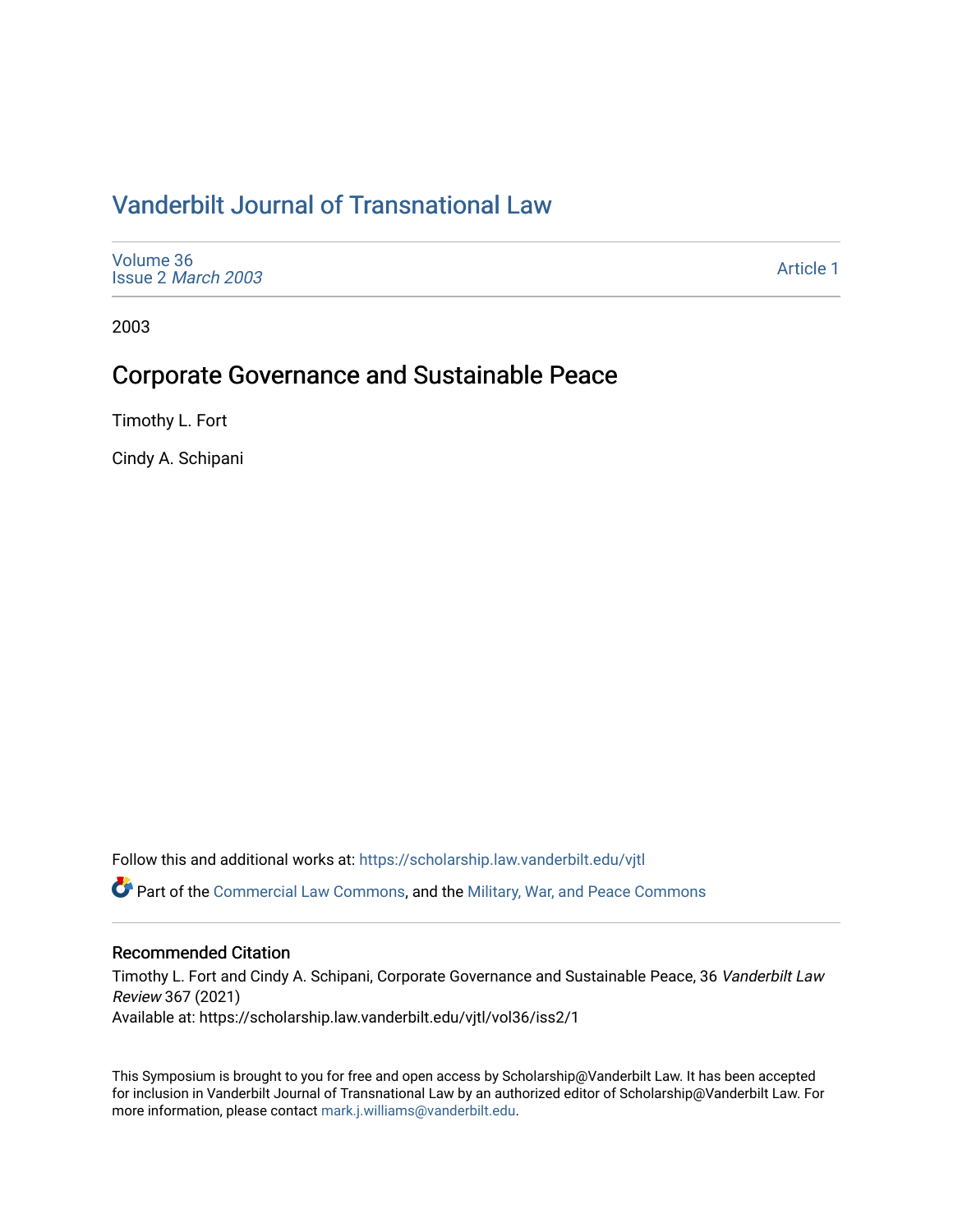## VANDERBILT **JOURNAL** *of* TRANSNATIONAL LAW



VOLUME 36 MARCH 2003 NUMBER2

### **Corporate Governance and Sustainable Peace: Intra-Organizational Dimensions of Business Behavior and Reduced Levels of Violence <sup>+</sup>**

*Timothy L. Fort\* Cindy A. Schipani\**

The Articles and Commentary in this Symposium represent the essential theme of the second William Davidson Institute Conference on Corporate Governance and Sustainable Peace held at the University of Michigan in November 2002. The general theme of this and the first conference was to explore whether business may be conducted in ways to help reduce violence in society. Both conferences were funded through the generosity of The William Davidson Institute at the University of Michigan Business School, the Initiative for Social Innovation Through Business of The Aspen Institute and Dr. Erika **0.** Parker, in memory of her late husband, Edwin C. (Ted) Parker.

<sup>+</sup> Copyright 2003. Timothy L. Fort & Cindy A. Schipani. All rights reserved.

<sup>\*</sup> Associate Professor Business Ethics and Business Law, University of Michigan Business School; Co-Area Director for Corporate Governance and Corporate Social Responsibility, The William Davidson Institute at the University of Michigan Business School.

<sup>\*\*</sup> Professor of Business Law, University of Michigan Business School; Co-Area Director for Corporate Governance and Corporate Social Responsibility, The William Davidson Institute at the University of Michigan Business School.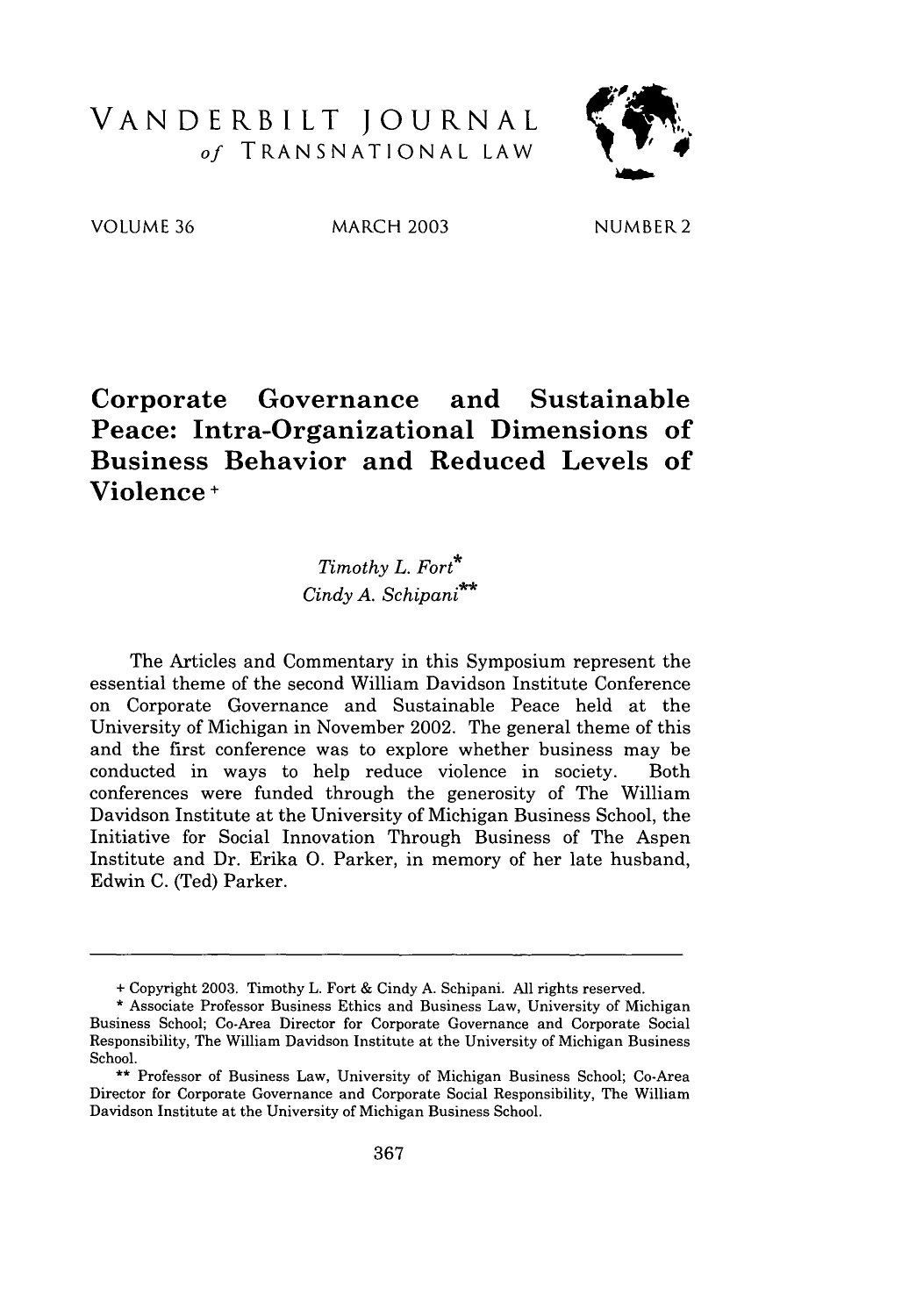The first conference, held in November 2001, addressed the general question of what impact, if any, corporations might have on peace throughout society.<sup>1</sup> The basic conclusion of that conference was that there is a plausible relationship between business and peace. 2 In this second conference, the participants looked more closely at the corporation considering whether there were particular activities, practices, and structures that might promote the goal of peace. Thus, the 2002 conference focused primarily on intraorganizational themes.

The Articles of this conference constitute a focused discussion of factors that may allow businesses to contribute to peace. Prominent among these themes are notions of encouraging voice within the corporation, sometimes undergirded by property rights; encouraging less autocratic and less hierarchical workplace environments; reforming board accounting standards to satisfactorily account for risk; practicing gender equity, particularly in promotion and hiring, as well as in prevention of harassment; considering the moral reasons why business may adopt these practices; and building a sense of flourishing communities within business. Business ethicists have long pointed to factors such as these as being important attributes of responsible corporations. The linkage to sustainable peace, however, suggests a teleological end and justificatory explanation for why business executives should practice ethical business behavior. In short, if businesses can reduce incidences of violence by attending to these issues, then there is a strong reason—namely, the reduction of bloodshed-for corporate practices to be reconsidered.

This Symposium consists of two sections. The first Section presents the scholarly articles written for the conference. The second Section is comprised of commentary from the conference, originally prepared as keynote speeches or panelist presentations.

#### SECTION ONE

In the opening Article entitled, *Adapting Corporate Governance for Sustainable Peace,* Timothy Fort and Cindy Schipani argue that contemporary political theory suggests a greater role for corporations to play in international relations.<sup>3</sup> Currently, even under balance-of-

<sup>1.</sup> Articles published from this conference can be found at 35 VAND. J. TRANSNAT'L L. 379 (2002)

<sup>2.</sup> *See* Timothy L. Fort & Cindy A. Schipani, *Corporate Governance, Stakeholder Accountability and Sustainable Peace: An Overview of the Conference,* 35 VAND. J. TRANSNAT'L L. 389 (2002).

<sup>3.</sup> Timothy L. Fort & Cindy A. Schipani, *Adapting Corporate Governance For Sustainable Peace,* 36 VAND. J. TRANSNAT'L L. 377 (2003).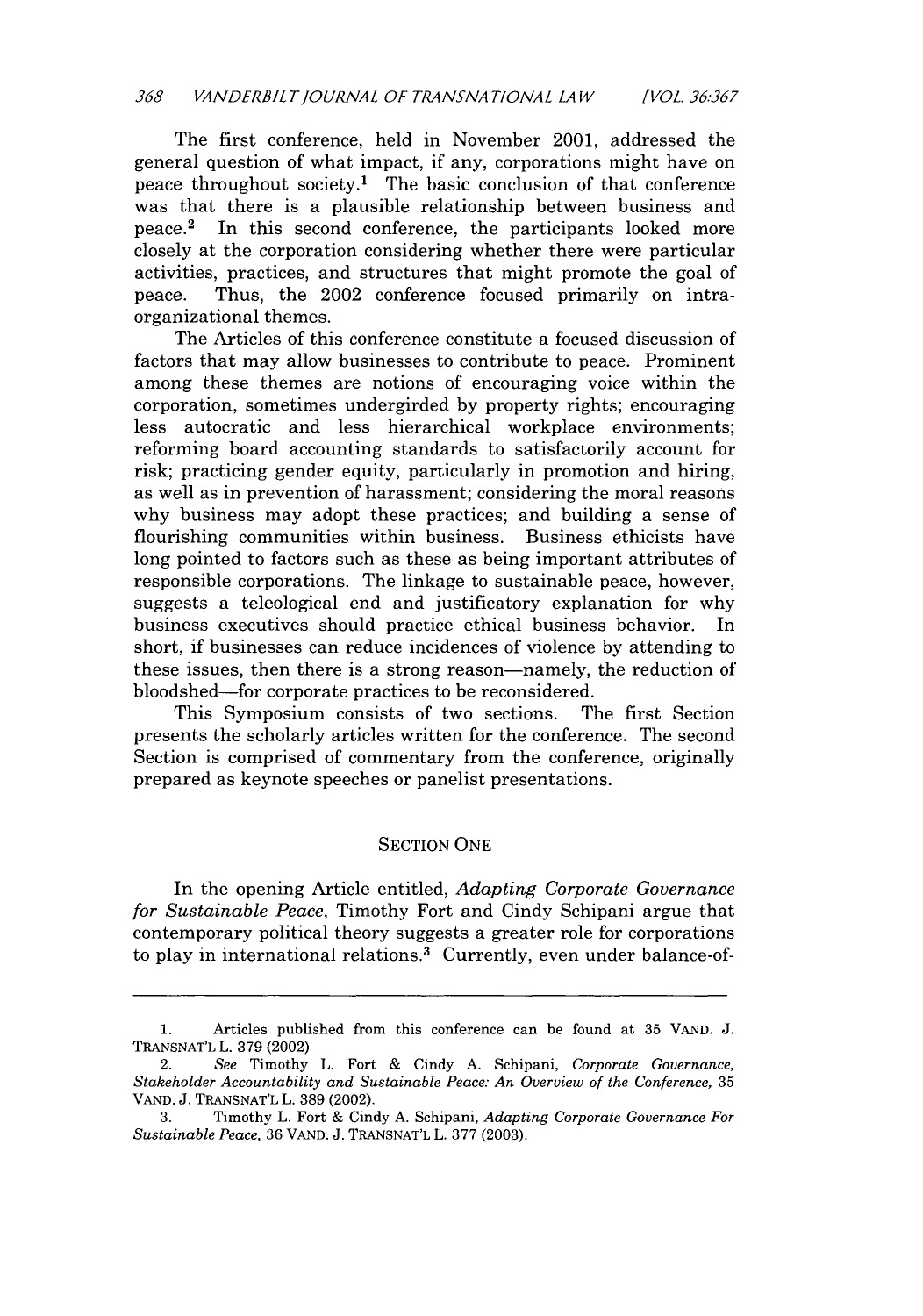power formulations, corporations hold a greater position of power vis-A-vis the rest of the world, including nation-states, than perhaps at any other time in world history. Accordingly, there is at least the opportunity for corporations to have an impact on issues of violence. The Article discusses the corporate governance structures prevalent in the United States, Germany, and Japan, and then proposes a central set of corporate goals that are both consistent with each governance regime and yet directs corporations toward the goal of sustainable peace.<sup>4</sup>

Caryn Beck-Dudley and Steven H. Hanks develop a normative model for considering how corporations can be authentic communities in their Article *On Virtue and Peace: Creating a Workplace Where People Can Flourish.5* Their theory is that in becoming authentic communities, businesses will be in a better position to foster virtues that may have positive spillover effects into the local community. <sup>6</sup> Beck-Dudley and Hanks adopt an explicitly Aristotelian formulation of the corporation, drawing heavily on the work of John Finnis and Robert Solomon, to argue for a vision of a cooperative corporate community. Inherent in that vision is a sense of "peaceableness."7 They define peaceableness as freedom from conflict, a virtue necessary for people to flourish.8 Peaceableness can be fostered by the organization and practiced by individuals within the corporate community. 9 Beck-Dudley and Hanks then describe how the Champion Paper Products at the Sartel Minnesota Paper Mill changed its corporate atmosphere from one of "warfare" to one of cooperation after the parties, exhausted by their conflict, adopted a sense of peaceableness in their contract negotiations.<sup>10</sup> That sense then continued to not only permeate the corporate culture, but to also assist in developing cooperative senses of voice and democratic decision-making.<sup>11</sup> One worker, for example, went on to run for political office, ostensibly due in part to the skills developed in this new kind of business environment.<sup>12</sup>

Frances Zollers and Elletta Callahan, in *Workplace Violence and Security: Are there Lessons for Peacemaking?,* steer the argument back to a troublesome side of workplace culture.<sup>13</sup> While the

*4. Id.*

<sup>5.</sup> Caryn L. Beck-Dudley & Steven H. Hanks, *On Virtue and Peace: Creating a Workplace Where People Can Flourish,* 36 VAND. J. TRANSNAT'L L. 427 (2003).

<sup>6.</sup> *See generally id.*

*<sup>7.</sup> See generally id.*

<sup>8.</sup> *Id.* at 434.

*<sup>9.</sup> Id.* at 435.

<sup>10.</sup> *Id.* at 435-46

<sup>11.</sup> *Id.*

<sup>12.</sup> *Id.*

<sup>13.</sup> Frances E. Zollers & Elletta Sangrey Callahan, *Workplace Violence and Security: Are There Lessons for Peacemaking?,* 36 VAND. J. TRANSNAT'L L. 449 (2003).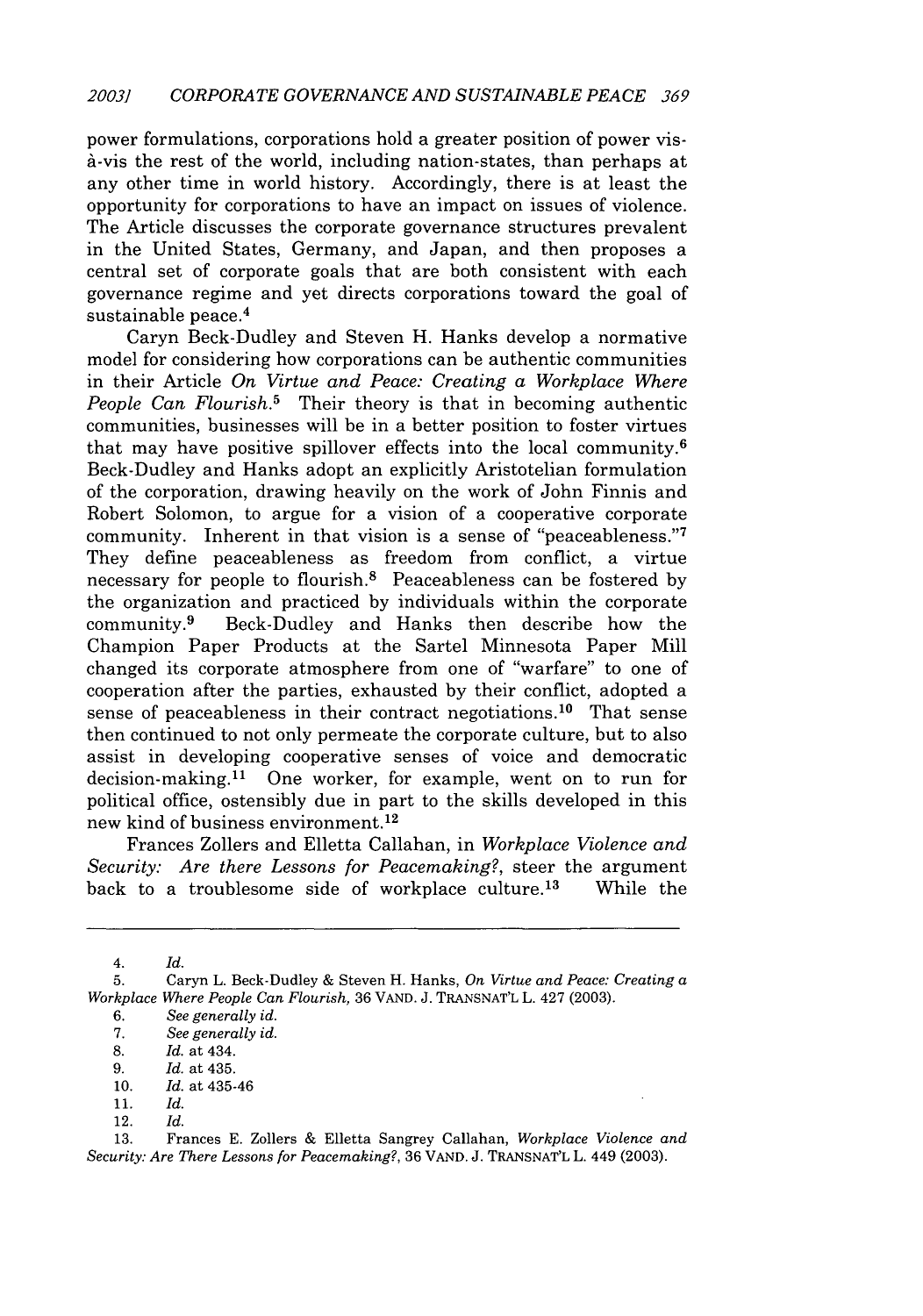previous two articles argue for ways in which corporations can contribute to the reduction of violence, Zollers and Callahan remind us of the realities of violence occurring in the workplace. In doing so, they not only address issues of workplace violence per se, but suggest insights that might be extended to international contexts. 14 In particular, they review the kinds of programs typically recommended for addressing issues of workplace security and explore the extent to which these measures are consistent with democratic values.<sup>15</sup> In order to achieve the twin goals of protecting privacy and ensuring security, they suggest processes that promote trust, participation, and dignity. 16 Moreover, they argue that these processes can apply to local, national, and global contexts.<sup>17</sup>

Dana Muir brings her expertise as an employee benefits scholar to address the extent to which employee voice, particularly as grounded in various formal employee arrangements, might link to a structure that enhances cooperative relationships in society in *Groundings of Voice in Employee Rights.'8* Muir demonstrates that throughout history, profit sharing and other formal mechanisms of employee participation have been championed as a way to structure more inclusive and more cooperative relationships between workers and employers. 19 Muir reports examples beginning from the founding of the United States through the 20th century and surveys the positive ways in which various kinds of corporate benefit plans can foster such relationships.<sup>20</sup> At the same time, she also warns of drawbacks of extant legal arrangements and points to inherent conflict of interest issues that make employee empowerment a complex workplace issue.<sup>21</sup> Perhaps even more importantly, she raises cautionary flags with respect to the cynicism that can be bred with superficial programs.<sup>22</sup> Programs that claim to empower workers when in reality they do nothing of the sort may be worse than no program at all.

Terry Morehead Dworkin and Cindy A. Schipani also address specific issues of voice. 23 In their Article entitled *Gender Voice and Correlations with Peace,* they establish linear, statistically correlative

18. Dana Muir, *Groundings of Voice in Employee Rights,* 36 VAND J. TRANSNAT'L L. 485 (2003).

19. *See generally id.*

22. *See generally id.*

23. Terry Morehead Dworkin & Cindy A. Schipani, *Gender Voice and Correlations with Peace,* 36 VAND. J. TRANSNAT'L L. 527 (2003).

<sup>14.</sup> *See generally id.*

<sup>15.</sup> *Id.* at 462-73.

<sup>16.</sup> *Id.* at 478-80.

<sup>17.</sup> *Id.* at 480-81.

<sup>20.</sup> *Id.* at 489-94.

<sup>21.</sup> Id. at 521-23.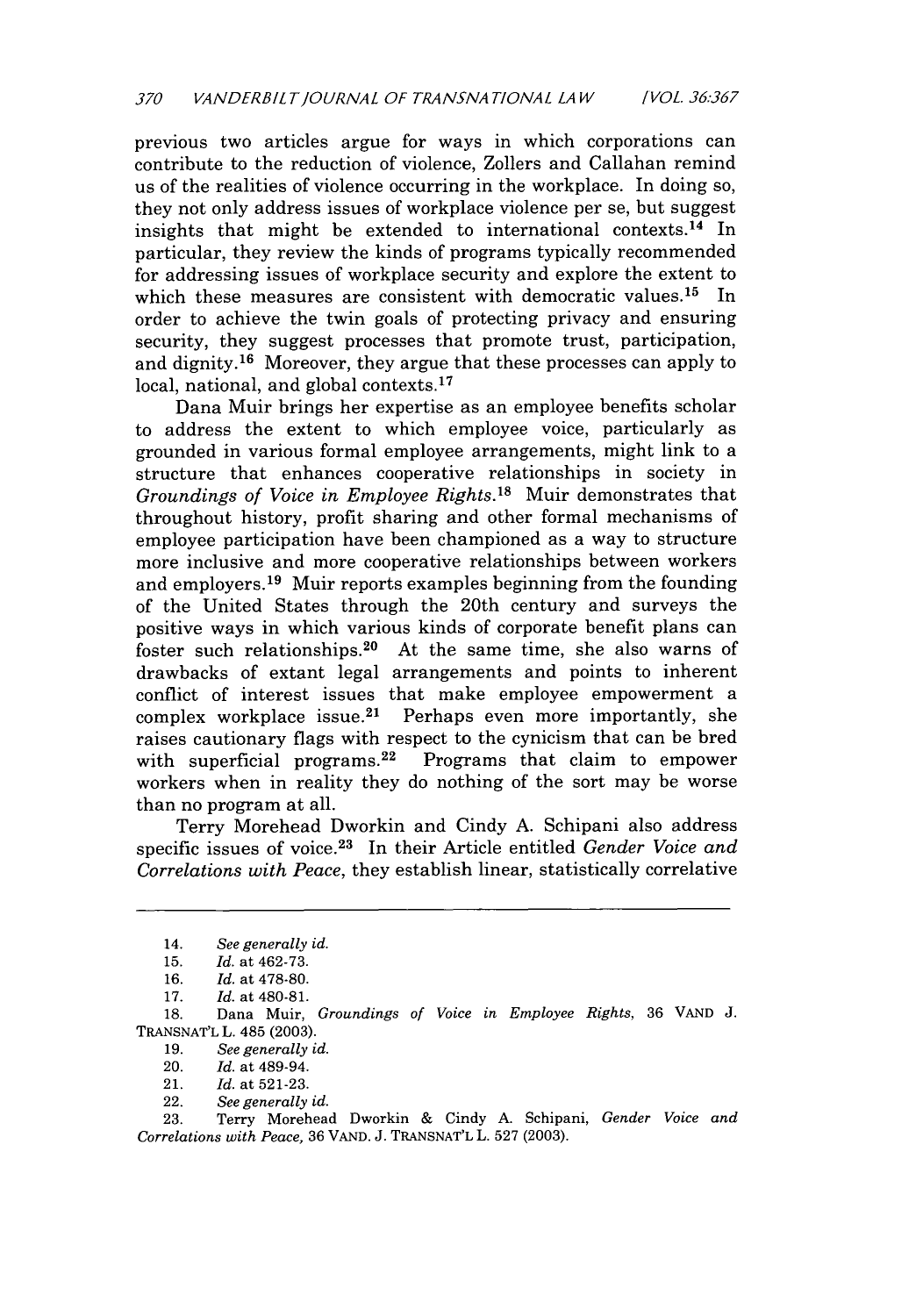relationships between the involvement of women in business and violence in countries throughout the world.<sup>24</sup> Generally speaking, they find a positive correlation among those countries showing openness to women in business with countries that are less violent.<sup>25</sup> Conversely, they also find a positive correlation among countries where women were reported as having less gender equity and countries that are more violent.26 Dworkin and Schipani recognize that there can be destabilizing effects on countries that are moving from exclusion of women to an openness toward women, but argue that long-term societal benefits suggest that the inclusion of women in the workplace may provide greater likelihood for sustainable peace. $27$  They also address the practices that are necessary within the workplace to make business hospitable toward women, particularly with respect to harassment issues.<sup>28</sup> Both of these aspects suggest specific opportunities for corporations to contribute to sustainable peace.

Thomas Dunfee and Timothy Fort provide a normative evaluation for making peace a "hypergoal" for business organizations and apply that hypergoal to a typology of international business practices, including the case of conflict diamonds in Africa. *Corporate Hypergoals, Sustainable Peace, and the Adapted Firm,* Dunfee and Fort review existing business ethics theories to show that an overarching goal of peace can be plausibly established through instrumental, deontological, and aspirational frameworks.<sup>29</sup> Transparency and contributions to sustainable peace are presented as two examples of potential hypergoals. With this as foundation, they present a typology of corporate strategy in international contexts which they label The Corporate Imperialist, The Corporate Nationalist, The Corporate Chameleon, and The Corporate Opportunist. 30 This typology is then used to characterize the various actors in the conflict diamonds controversy, and the Authors conclude that by adopting a hypergoal of Contributing to Sustainable Peace, businesses gain a criteria that illustrates the actions that need to be taken. <sup>31</sup>

Tara Radin also provides an illustrative case study. Radin begins with the challenges that resulted for the Cantor Fitzgerald firm after the terrorist attacks of September 11, 2001 in *700 Families*

30. *Id.* at 599-605.

31. *Id.* at 605-10.

<sup>24.</sup> *See generally id.*

<sup>25.</sup> *Id.* at 531-38.

<sup>26.</sup> *Id.*

<sup>27.</sup> *Id.* at 542-57.

<sup>28.</sup> *Id.*

<sup>29.</sup> Thomas W. Dunfee & Timothy L. Fort, *Corporate Hypergoals, Sustainable Peace, and the Adapted Firm,* 36 VAND. J. TRANSNAT'L L. 563 (2003).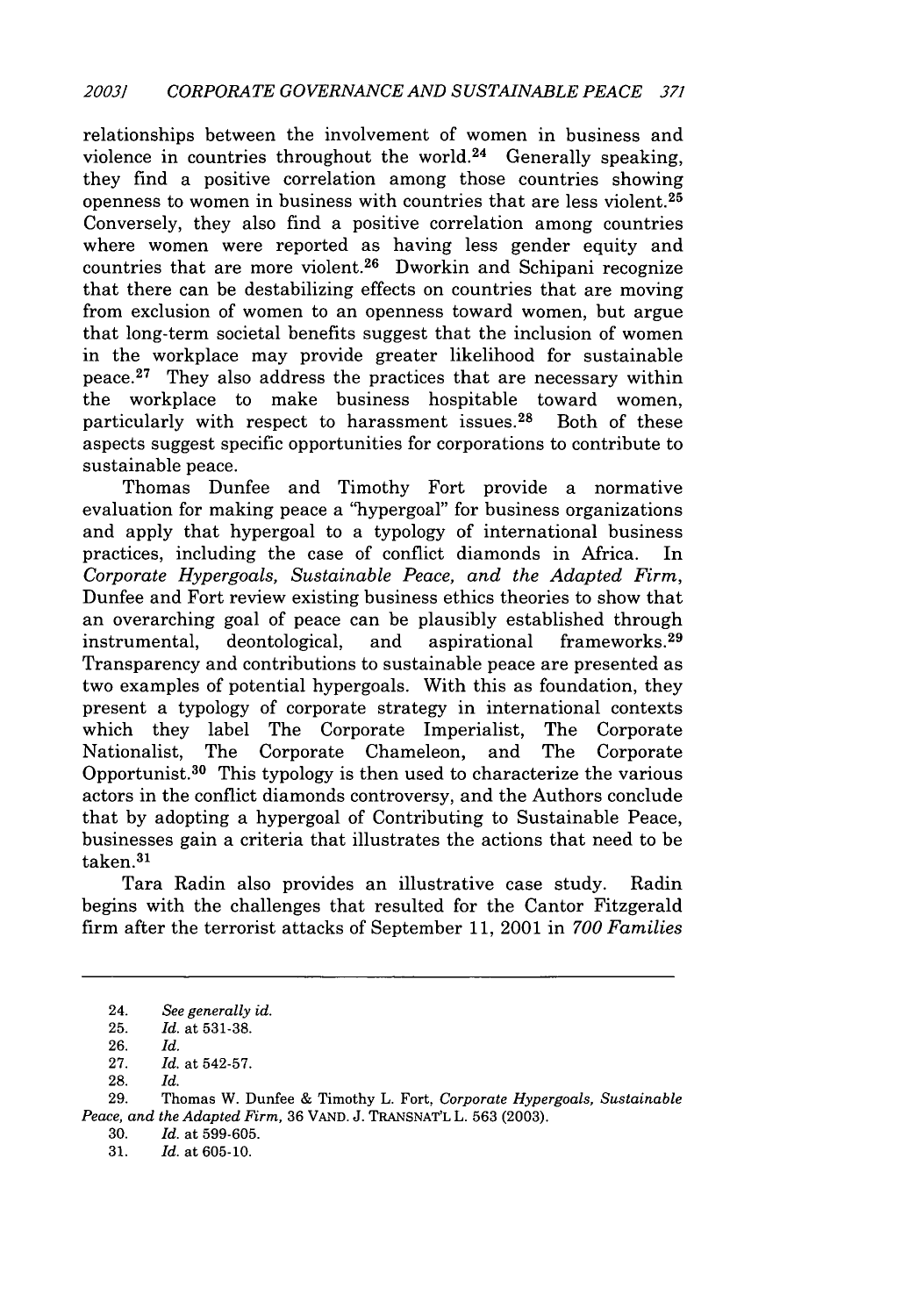*to Feed: The Challenge of Corporate Citizenship.*<sup>32</sup> She references the sentiment expressed by CEO Howard Lutnick that he had "700 families to feed" in exploring responsibilities of corporations in addition to those which classically run to shareholders.<sup>33</sup> His addition to those which classically run to shareholders.<sup>33</sup> intuition, she argues, is that of stakeholder theory. 34 She proceeds to argue that stakeholder intuitions are not antithetical to the law.35 Moreover, she modifies the traditional "hub-and-spokes" model of stakeholder theory to contend for a more complex, interrelational model to account for the relationships that exist within a company and among various other societal actors. $36$  Accounting for these relationships comprehensively and explicitly, she argues, provides a model more attuned to the way in which corporations might contribute to sustainable peace.<sup>37</sup>

Lee Reed acknowledges the various organizational ways in which relationships can be fostered, but stresses that, in the final analysis, the best guarantor for the kinds of freedoms that lead to sustainable peace are those grounded in a respect for the singular right of property. In *Nationbuilding 101: Reductionism in Property, Liberty, and Corporate Governance,* Reed strives to explain property, which he defines as the right to exclude others, including the state, from a broad sense of "resources," limited only by taxation, eminent domain, and the equal exclusionary right of others. 38 This meaning reduces both property and liberty to virtual synonyms, and not only illuminates various issues of corporate governance, but also provides a focus for understanding Western legal systems. The importance of property, he argues, is not simply academic but reflects support for actual behaviors rooted in the evolutionary processes of human nature.<sup>39</sup> The right of property creates an incentive for maximizing human effort and is linked inextricably to the advanced economic development of Western and certain Pacific Rim nations.40 Following Hernando de Soto, he argues that countries with strong protection of property rights are the most prosperous and that those with weak protection of property are the poorest.<sup>41</sup> If prosperity is then linked

38. **0.** Lee Reed, *Nationbuilding 101: Reductionism in Property, Liberty, and Corporate Governance,* 36 VAND. J. TRANSNAT'L L. 673 (2003).

39. *Id.* at 677-99.

<sup>32.</sup> Tara **J.** Radin, *700 Families to Feed: The Challenge of Corporate Citizenship,* 36 VAND. J. TRANSNAT'L L. 619 (2003).

<sup>33.</sup> *Id.* at 620-23.

<sup>34.</sup> *Id.* at 638-44.

<sup>35.</sup> *Id.* at 647-54.

<sup>36.</sup> *Id.* at 643.

<sup>37.</sup> *Id.* at 670.

<sup>40.</sup> *Id.* at 690-93.

<sup>41.</sup> *Id.* at 720-21.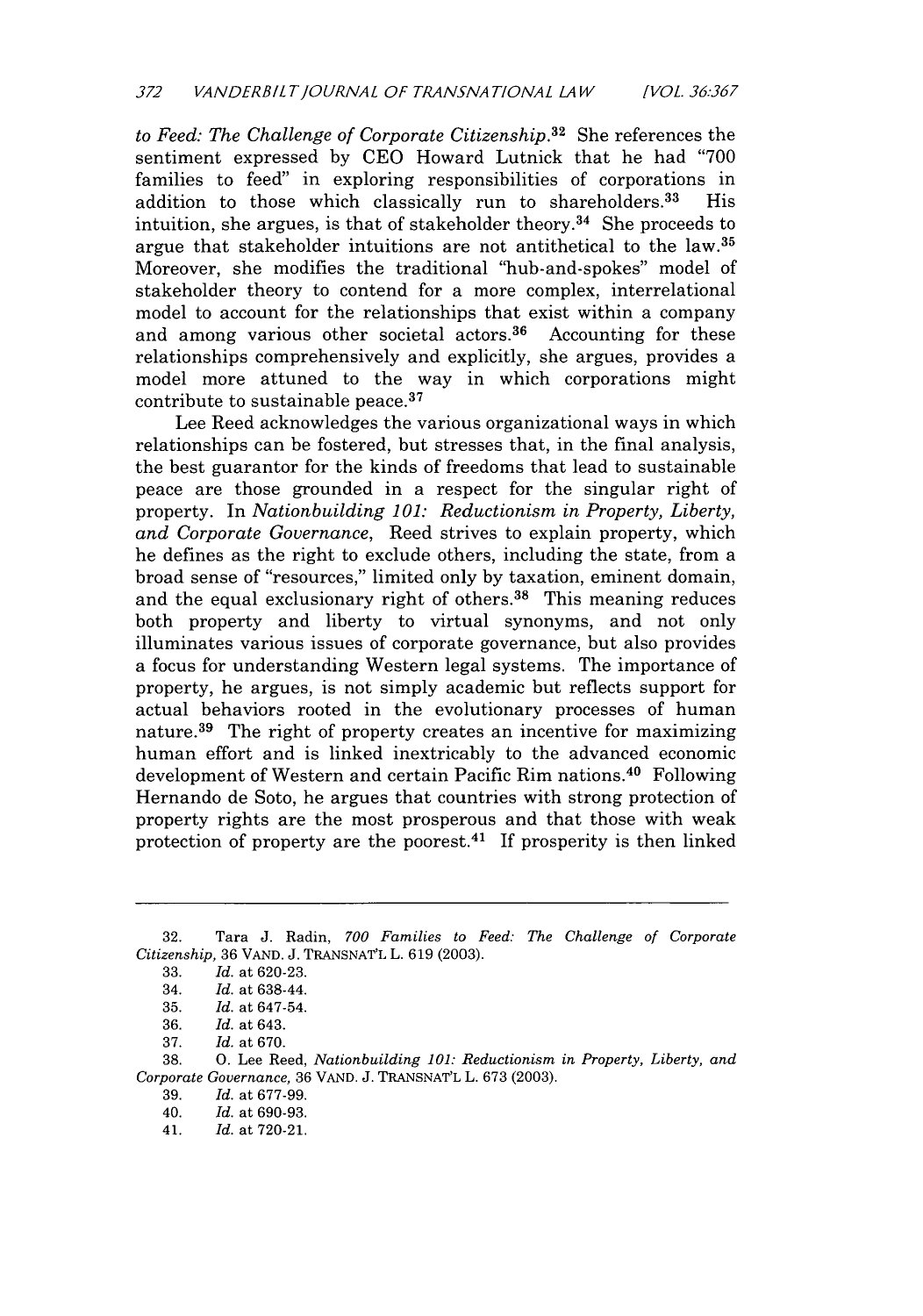to reduced violence, as many believe, property becomes fundamental to nationbuilders as an institution necessary for sustainable peace.

#### SECTION Two

Marina v.N. Whitman provided one of the keynote addresses for the conference, entitled *Corporate Governance and Sustainable Peace:* An Insider's View.<sup>42</sup> Whitman, a long-time member of various U.S. corporate boards, including Procter and Gamble and Unocal, assesses contemporary concerns about corporate social responsibility initiatives, and provides examples of corporations devoting increasing amounts of attention and resources to such initiatives.<sup>43</sup> Whitman traces various changes in the corporate boardroom, including increasing recognition that success for shareholders results from satisfying other stakeholders.<sup>44</sup> Other changes include increase in diversity and employee voice, as well as a change in leadership style toward a more team-like structure. 46 Although contributing to sustainable peace is an additional, idealistic step in corporate governance, she comments on the potential efficacy of initiatives with such an objective.<sup>46</sup>

Lee Tavis presents a case study in how the U.N. Global Compact was utilized by the Swiss pharmaceutical, Novartis AG, in *Novartis and the U.N. Global Compact Initiative.47* The U.N. Global Compact offers an opportunity for companies to be a part of shaping the application of its Nine Principles and, in doing so, to also be evaluated according to how well the company has integrated the Principles into its organizational structure.<sup>48</sup> For the evaluation, an outside independent analysis is invited to assess the company's effort to integrate the Nine Principles operationally. Tavis's account is one of the first of such assessments and merits consideration as an example of the Global Compact in action. More generally, Tavis's analysis also provides insights into the kinds of concerns and issues that arise when a company seeks to incorporate peace-related goals to corporate practices.

Michael J. O'Hara in *Governing for Genuine Profit,* addresses the duties of the board of directors in conjunction with possible issues of

<sup>42.</sup> Marina v.N. Whitman, *Corporate Governance and Sustainable Peace: An Insider's View,* 36 VAND. J. TRANSNAT'L L. 723 (2003).

<sup>43.</sup> *See generally id.*

<sup>44.</sup> *See generally id.*

<sup>45.</sup> *See generally id.*

<sup>46.</sup> *See generally id.*

<sup>47.</sup> Lee A. Tavis, *Novartis and the U.N. Global Compact Initiative,* 36 VAND. J. TRANSNAT'L L. 735 (2003).

<sup>48.</sup> *See generally id.*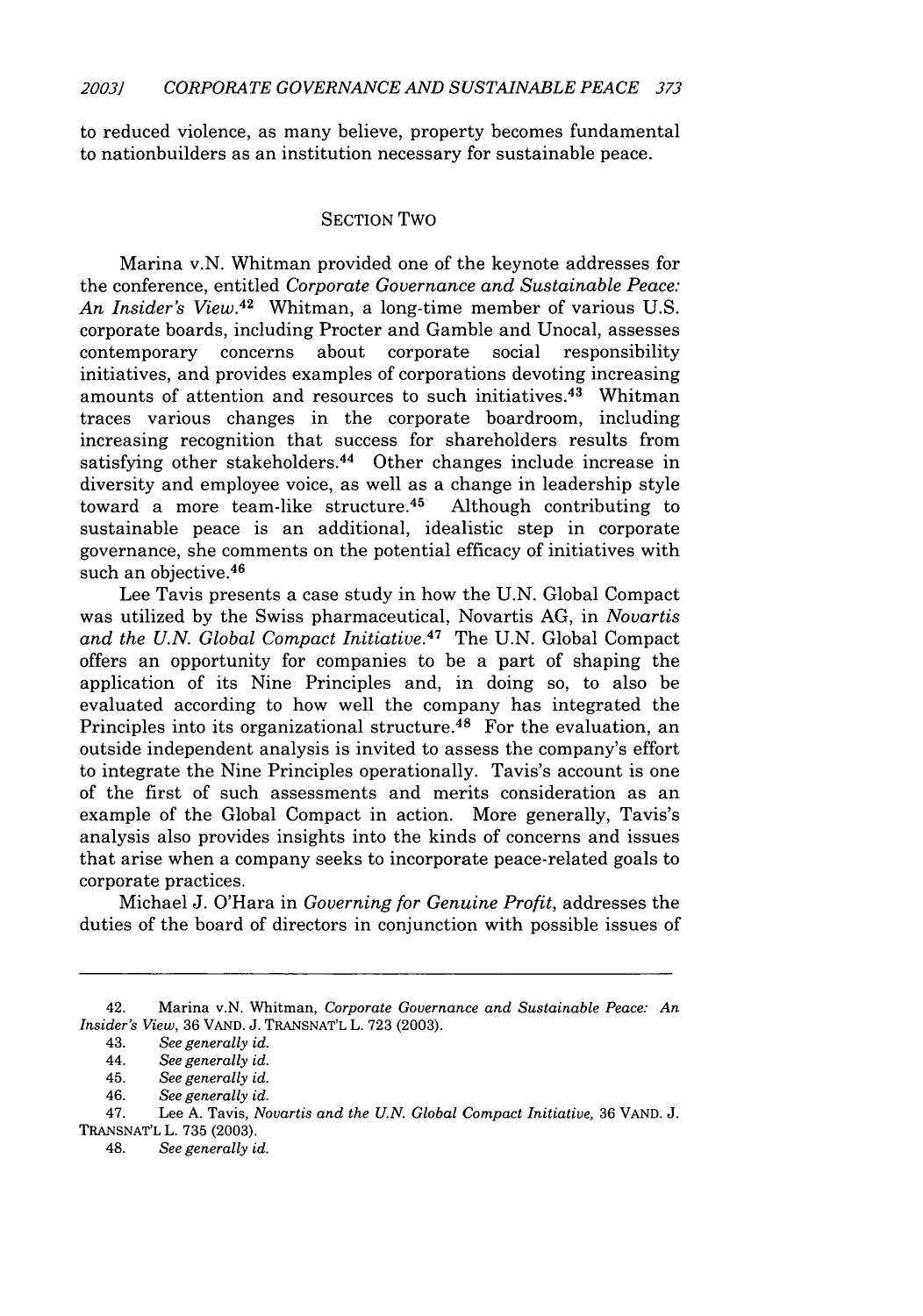violence. 49 His commentary provides a provocative argument for how corporations account for risk. O'Hara argues that corporations all too frequently go beyond discounting unlikely risks; they ignore them. <sup>50</sup> As a result, corporations frequently do not attend to long-term risks. While it may be the job of management, at least under contemporary financial pressures, to attend to short-term concerns, the board of directors should focus on long-term issues. With concerns of terrorism and other potential violence, modern boards of directors violate their duties by governing as if risk, even if relatively remote, does not exist. Accordingly, O'Hara recommends that corporations construct feedback loops that provide value as well as information about potential risks and that boards of directors affirmatively address these issues. <sup>51</sup>

Like Zollers and Callahan, Thomas Capozzoli in *The Organizational Model for Workplace Security,* addresses the issue of workplace violence. Capozzoli's work focuses on these issues within the United States and also addresses potential terrorist actions in the workplace.<sup>52</sup> Unlike Zollers and Callahan, Capozzoli focuses on the kinds of counteractive forces that discourage workplace violence. Although he agrees with Zollers and Callahan that the best type of workplace is one with trust and participation, until that happens, we must be prepared for violence.<sup>53</sup> Capozzoli presents a typology of kinds of workplace violence and notes the problems associated with<br>autocratic workplace hierarchies.<sup>54</sup> He also provides a series of autocratic workplace hierarchies.<sup>54</sup> pragmatic actions corporations can take to redesign hiring practices, termination policies, and security procedures. <sup>55</sup>

Jeannette Jackson and Maria Coolican in *Strategies for Implementing Organizational Change,* argue that families, schools, religious organizations, social groups, and business organizations all have the potential to contribute to a more peaceful society by creating "rules of the game" that require respectful, civil, and peaceful behaviors of the members.<sup>56</sup> If organizations are structured in such a way as to recognize the needs of its employees, if they use a code of behavior that is civil and caring, if they give developmental feedback

53. *See generally id.*

<sup>49.</sup> Michael J. O'Hara, *Governing for Genuine Profit,* 36 VAND. J. TRANSNAT'L L. 765 (2003).

<sup>50.</sup> *See generally id.*

<sup>51.</sup> *Id.* at 777-79.

<sup>52.</sup> Thomas K. Capozzoli, *The Organizational Model for Workplace Security,* 36 VAND. J. TRANSNAT'L L. 781 (2003).

<sup>54.</sup> *Id.* at 782-85.

<sup>55.</sup> *Id.* at 785-86.

<sup>56.</sup> Jeannette Jackson & Maria Coolican, *Healthy Organizations and the Link to Peaceful Societies: Strategies for Implementing Organizational Change,* 36 VAND. J. TRANSNAT'L L. 787 (2003).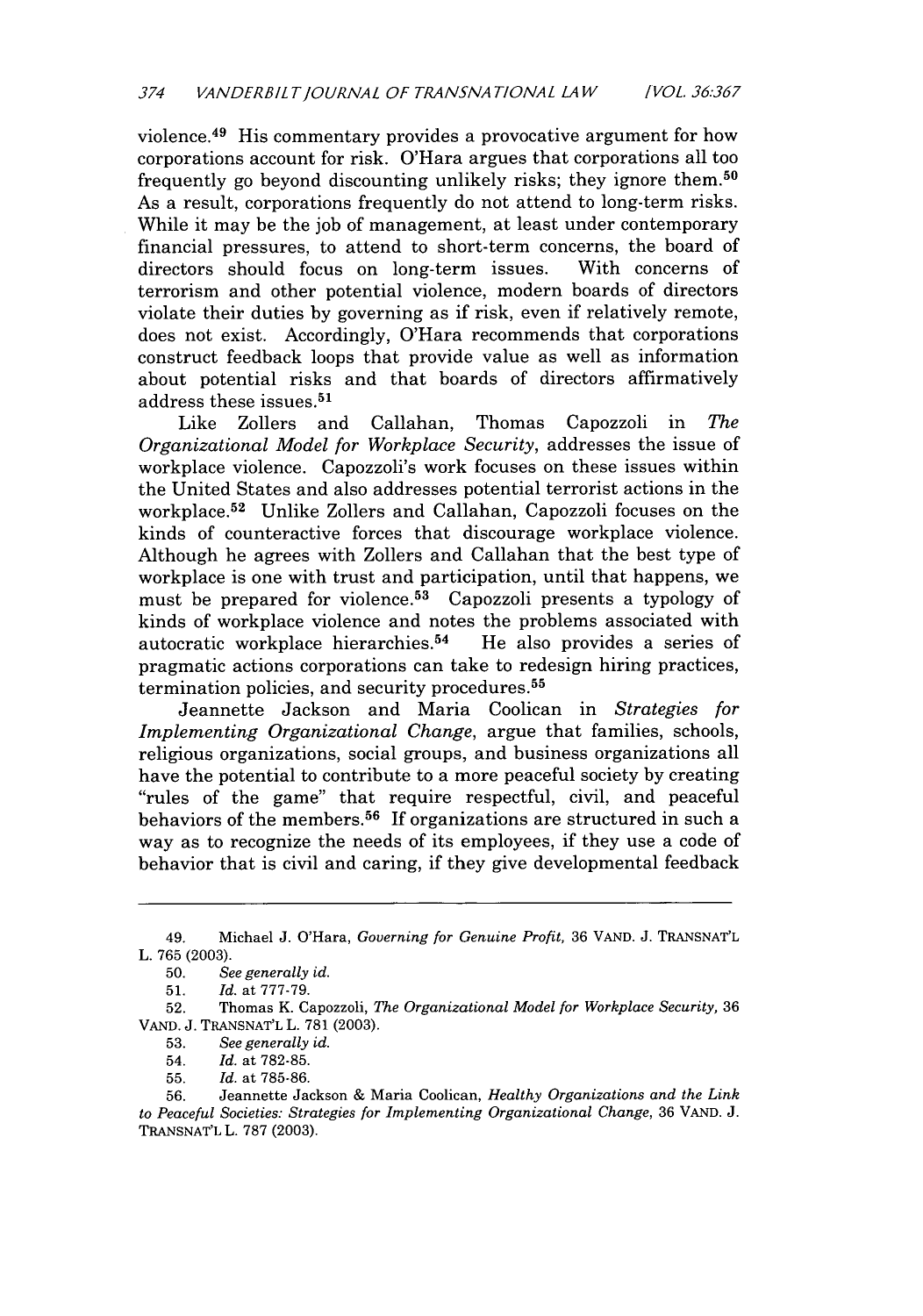to employees, and if they create opportunities for a variety of networks between people, the environment is likely to be conducive for positive conflict resolution and healthy organizational growth. <sup>57</sup>**A** respectful way of working together will often spill over into behavior outside of the organization.

#### **CONCLUSION**

The Articles and Commentary in this Symposium are another step in a series of conferences exploring dimensions of business influence on sustainable peace. As is often the case with new intellectual initiatives, each step seems to open new doors of insight and new sets of questions. Other presentations delivered at this conference included discussions of how one could design architectural plans in keeping with company goals,<sup>58</sup> while others focused on the development of compassion,<sup>59</sup> forgiveness,<sup>60</sup> and voice.<sup>61</sup> Still others connected the topic to notions of ethical compliance models,  $62$  dispute resolution,  $63$  corporate citizenship,  $64$  and economic development.  $65$ 

**<sup>57.</sup>** *See generally id.*

**<sup>58.</sup>** Linda Groat, Building Values into Corporate Space, Presentation at 2002 William Davidson Institute Conference, Corporate Governance and Sustainable Peace (Nov. 22-24, 2002).

**<sup>59.</sup>** Jane Dutton, Building Compassion Capacity in Organizations as a Pathway for Fostering Peace, Presentation at 2002 William Davidson Institute Conference, Corporate Governance and Sustainable Peace (Nov. 22-24, 2002).

**<sup>60.</sup>** Kim Cameron, Organizational Virtuousness and Peace: The Case of Forgiveness, Presentation at 2002 William Davidson Institute Conference, Corporate Governance and Sustainable Peace (Nov. 22-24, 2002).

**<sup>61.</sup>** Gretchen Spreitzer, Implications of Organizational Leadership and Employee Voice for Peace, Presentation at 2002 William Davidson Institute Conference, Corporate Governance and Sustainable Peace (Nov. 22-24, 2002); *see also* Frances **J.** Milliken, Understanding Dynamics of Voice and Silence in Organizations, Presentation at 2002 William Davidson Institute Conference, Corporate Governance and Sustainable Peace (Nov. 22-24, 2002).

**<sup>62.</sup>** Tom McCormick, Ethics and Compliance at Dow, Presentation at 2002 William Davidson Institute Conference, Corporate Governance and Sustainable Peace (Nov. 22-24, 2002).

**<sup>63.</sup>** George Siedel, The Role of Business Negotiation and Dispute Resolution Processes in Contributing to Sustainable Peace, Presentation at 2002 William Davidson Institute Conference, Corporate Governance and Sustainable Peace (Nov. 22- 24, 2002).

<sup>64.</sup> James Walsh **&** Joshua Margolis, Misery Loves Company: Whether Social Initiatives **by** Business?, Presentation at 2002 William Davidson Institute Conference, Corporate Governance and Sustainable Peace (Nov. 22-24, 2002); Tara Rangarajan, Defining the Role of the Corporation in Sustainable Peace, Presentation at 2002 William Davidson Institute Conference, Corporate Governance and Sustainable Peace (Nov. 22-24, 2002); Eric Orts, From Corporate Social Responsibility to Global Citizenship, Presentation at 2002 William Davidson Institute Conference, Corporate Governance and Sustainable Peace (Nov. 22-24, 2002).